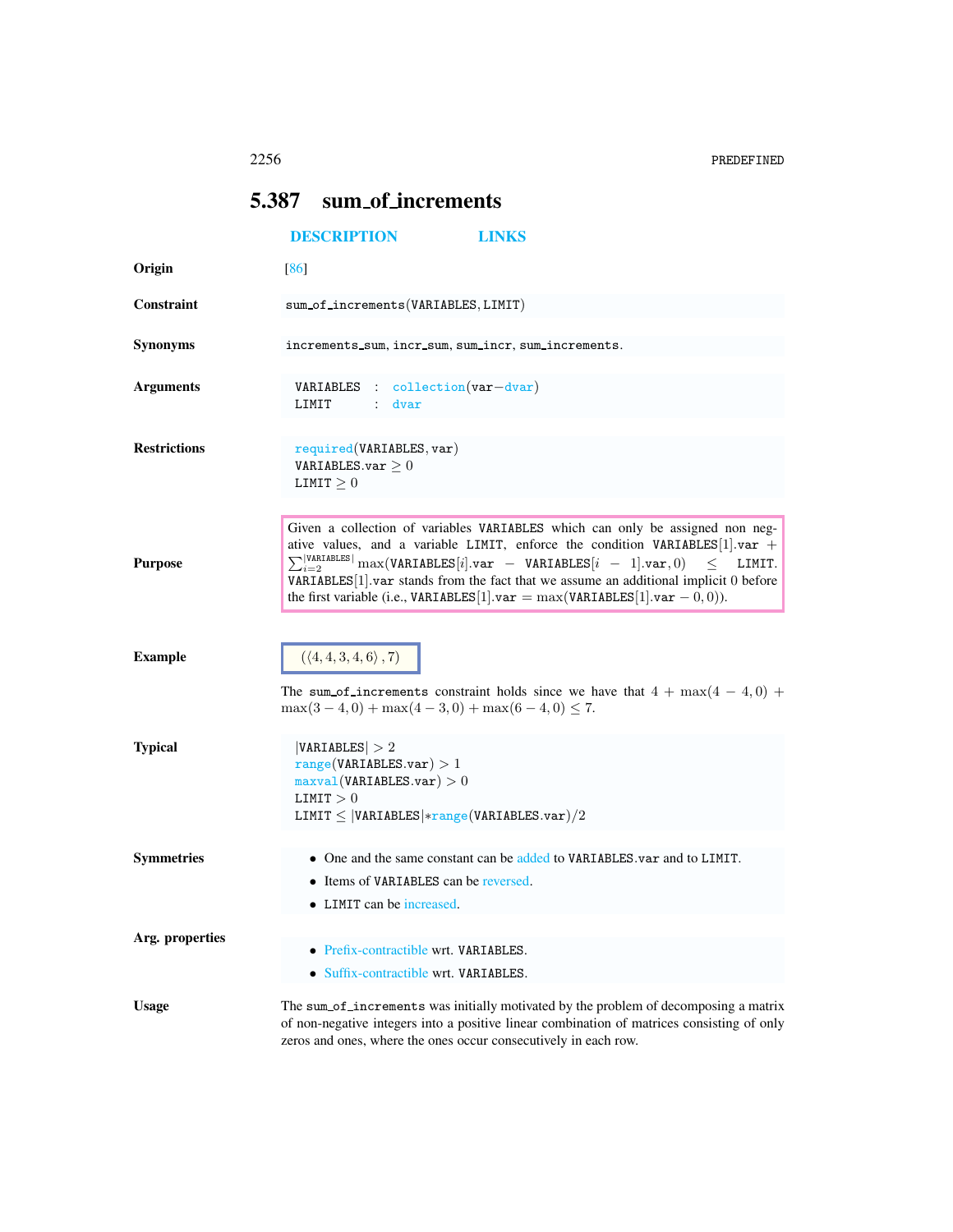Algorithm A  $O(|VARTABLES|)$  bound-consistency filtering algorithm for the sum of increments constraint is described in [86].

Reformulation The following reformulations are provided in [86]. Assuming VARIABLES[0].var is defined as 0 (i.e., a zero is added before the first variable of the VARIABLES collection) we have:

- $\sum_{i=1}^{\vert \texttt{VARTABLES} \vert} S_i \leq \texttt{LIMIT with } D_i = \texttt{VARIABLES}[i].\texttt{var} \texttt{VARIABLES}[i-1].\texttt{var}$ and  $S_i = \max(D_i, 0)$   $(1 \leq i \leq |\texttt{VARIABLES}|).$
- $\sum_{i=1}^{\vert \texttt{VARTABLES} \vert} S_i \leq \texttt{LIMIT}$  with VARIABLES[i].var VARIABLES[i 1].var  $\leq S_i$ and  $S_i \in [0, \overline{\text{LIMIT}}]$   $(1 \leq i \leq |\text{VARIABLES}|)$ .

## **Counting**

| $\text{Length}(n)$ | -              |    |      |       |         |          |           |
|--------------------|----------------|----|------|-------|---------|----------|-----------|
| Solutions          | $\overline{4}$ | 45 | 2875 | 5141. | 1210104 | 28573741 | 801944469 |

Number of solutions for sum of increments: domains 0..n



## Solution density for sum\_of\_increments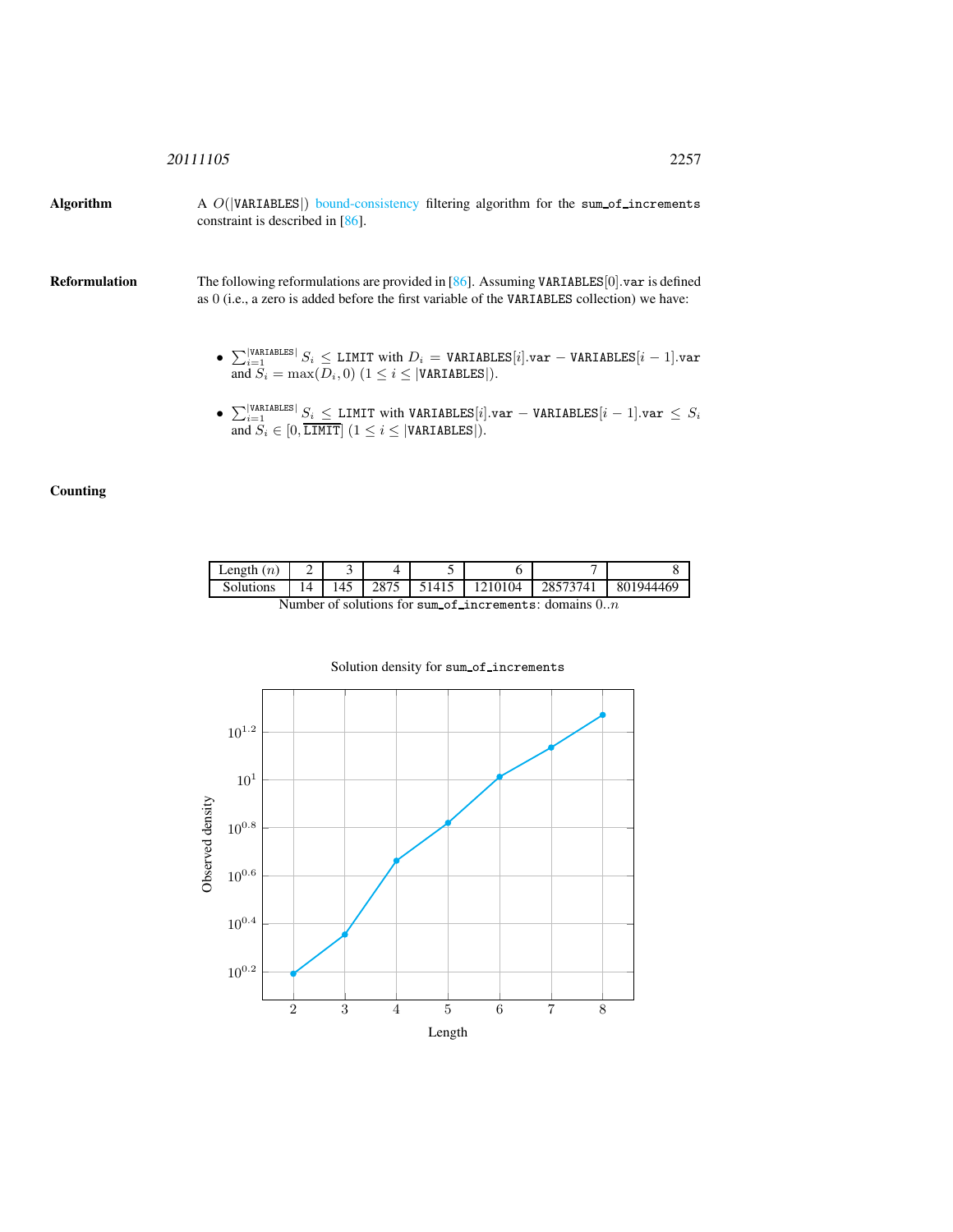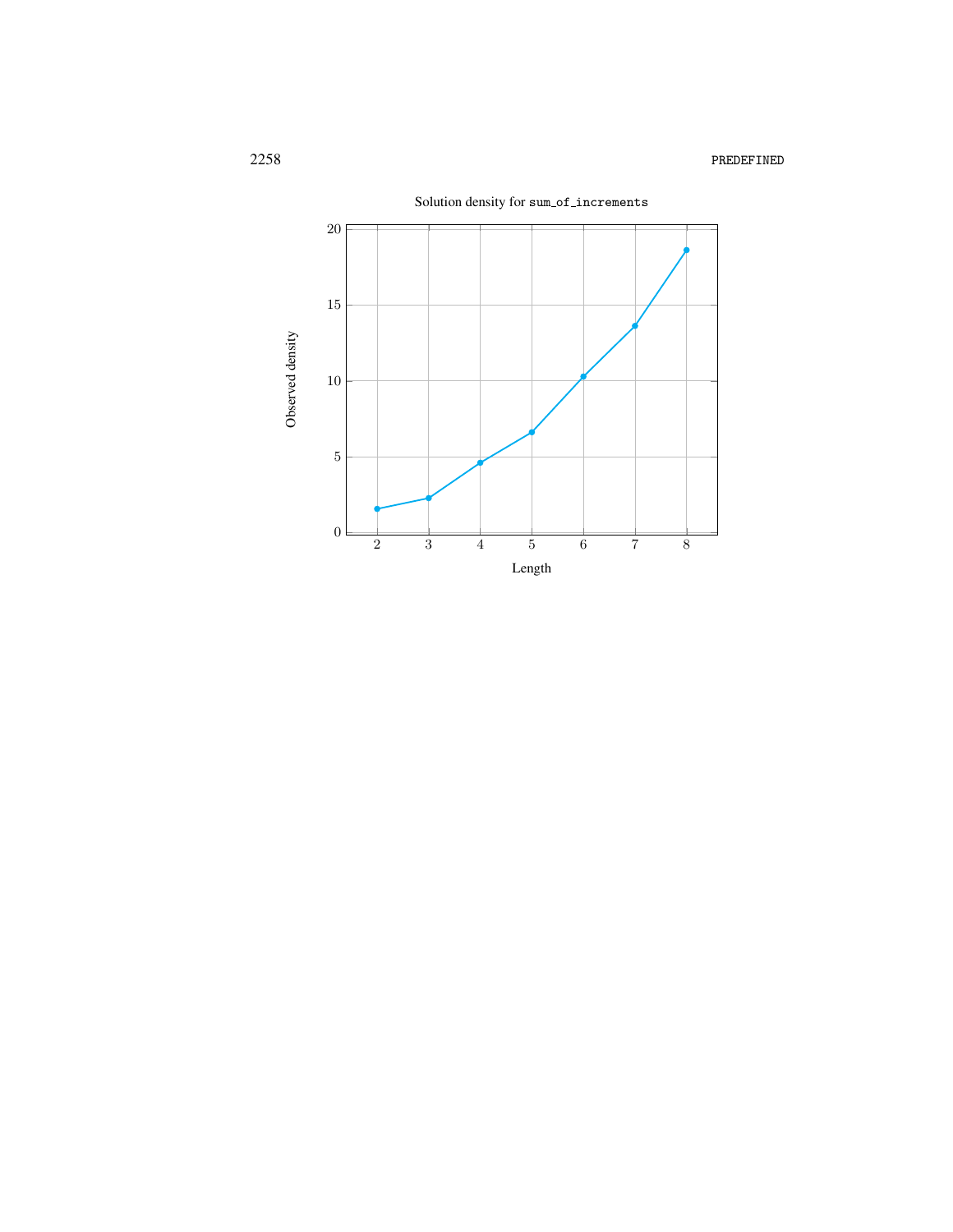## 2259

| Length $(n)$       |                  | $\overline{2}$           | $\overline{3}$           | $\overline{4}$ | 5                        | 6                        | 7                            | $\overline{8}$ |
|--------------------|------------------|--------------------------|--------------------------|----------------|--------------------------|--------------------------|------------------------------|----------------|
| Total              |                  | 14                       | 145                      | 2875           | 51415                    | 1210104                  | 28573741                     | 801944469      |
|                    | $\boldsymbol{0}$ | 1                        | $\mathbf{1}$             | 1              | 1                        | 1                        | $\mathbf{1}$                 | 1              |
|                    | 1                | $\overline{4}$           | $\overline{7}$           | 11             | 16                       | 22                       | 29                           | 37             |
|                    | $\overline{c}$   | 9                        | 23                       | 51             | 101                      | 183                      | 309                          | 493            |
|                    | 3                | $\overline{a}$           | 54                       | 156            | 396                      | 904                      | 1891                         | 3679           |
|                    | $\overline{4}$   | $\overline{\phantom{m}}$ | 60                       | 375            | 1167                     | 3235                     | 8135                         | 18835          |
|                    | 5                | $\overline{\phantom{0}}$ | $\qquad \qquad -$        | 485            | 2848                     | 9318                     | 27483                        | 74143          |
|                    | 6                | $\overline{a}$           | $\overline{\phantom{0}}$ | 563            | 4263                     | 22981                    | 77947                        | 240751         |
|                    | 7                | ٠                        | $\overline{a}$           | 608            | 5568                     | 38836                    | 193742                       | 675244         |
|                    | 8                | $\overline{\phantom{0}}$ | $\overline{\phantom{0}}$ | 625            | 6616                     | 56703                    | 359880                       | 1688427        |
|                    | 9                | ٠                        | $\overline{\phantom{0}}$ |                | 7314                     | 74658                    | 578511                       | 3369015        |
|                    | 10               | ۰                        | $\overline{\phantom{0}}$ | ٠              | 7650                     | 90639                    | 837441                       | 5865915        |
|                    | 11               | $\overline{\phantom{0}}$ | $\overline{\phantom{0}}$ | -              | 7720                     | 102875                   | 1115687                      | 9220695        |
| Parameter<br>value | 12               | $\overline{\phantom{0}}$ | $\overline{\phantom{0}}$ | $\overline{a}$ | 7755                     | 110425                   | 1386029                      | 13354545       |
|                    | 13               | $\overline{\phantom{0}}$ | $\qquad \qquad -$        | -              |                          | 113827                   | 1619993                      | 18051195       |
|                    | 14               | $\overline{a}$           | $\overline{\phantom{a}}$ | $\overline{a}$ | $\overline{\phantom{0}}$ | 115857                   | 1795694                      | 22965651       |
|                    | 15               | $\overline{\phantom{0}}$ | -                        | -              | $\overline{\phantom{0}}$ | 116942                   | 1908968                      | 27670800       |
|                    | 16               | $\overline{a}$           | $\overline{\phantom{0}}$ | -              | $\overline{a}$           | 117437                   | 1988222                      | 31755573       |
|                    | 17               | $\overline{a}$           | $\overline{a}$           | $\overline{a}$ | $\overline{\phantom{a}}$ | 117612                   | 2039616                      | 34989993       |
|                    | 18               | $\overline{a}$           | $\overline{\phantom{0}}$ | -              | $\overline{\phantom{a}}$ | 117649                   | 2069933                      | 37574073       |
|                    | 19               | $\overline{a}$           | $\overline{\phantom{0}}$ | $\overline{a}$ | $\overline{a}$           |                          | 2085763                      | 39526569       |
|                    | 20               | $\overline{\phantom{0}}$ | $\overline{\phantom{0}}$ | -              | -                        | $\overline{a}$           | 2092817                      | 40912205       |
|                    | 21               | $\overline{\phantom{m}}$ | $\overline{\phantom{0}}$ | -              | -                        | $\overline{\phantom{a}}$ | 2095436                      | 41827847       |
|                    | 22               | $\overline{\phantom{0}}$ | $\overline{\phantom{0}}$ | -              | -                        | -                        | 2096360                      | 42386387       |
|                    | 23               | $\overline{a}$           | $\overline{a}$           | $\overline{a}$ |                          | $\overline{a}$           | 2096822                      | 42700112       |
|                    | 24               |                          | $\overline{\phantom{0}}$ |                |                          |                          | 2097032                      | 42865683       |
|                    | 25               | $\overline{\phantom{0}}$ | $\qquad \qquad$          | -              |                          | ۰                        |                              | 42953199       |
|                    | 26               | $\overline{a}$           | $\overline{\phantom{0}}$ | -              |                          | -                        | -                            | 43002171       |
|                    | 27               | ٠                        | $\equiv$                 | $\overline{a}$ |                          |                          | ۳                            | 43027581       |
|                    | 28               | $\overline{\phantom{0}}$ | $\overline{\phantom{0}}$ |                |                          |                          | $\overline{a}$               | 43039551       |
|                    | 29               | $\overline{a}$           | $\overline{a}$           | -              |                          |                          | $\overline{a}$               | 43044507       |
|                    | 30               | $\overline{\phantom{a}}$ | $\overline{\phantom{0}}$ | -              |                          |                          | $\qquad \qquad \blacksquare$ | 43046215       |
|                    | 31               | $\overline{a}$           | $\overline{\phantom{0}}$ |                |                          |                          | $\overline{a}$               | 43046656       |
|                    | 32               | $\blacksquare$           | $\overline{\phantom{0}}$ |                |                          | $\overline{\phantom{0}}$ | $\overline{\phantom{a}}$     | 43046721       |

Solution count for sum\_of\_increments: domains  $0..n$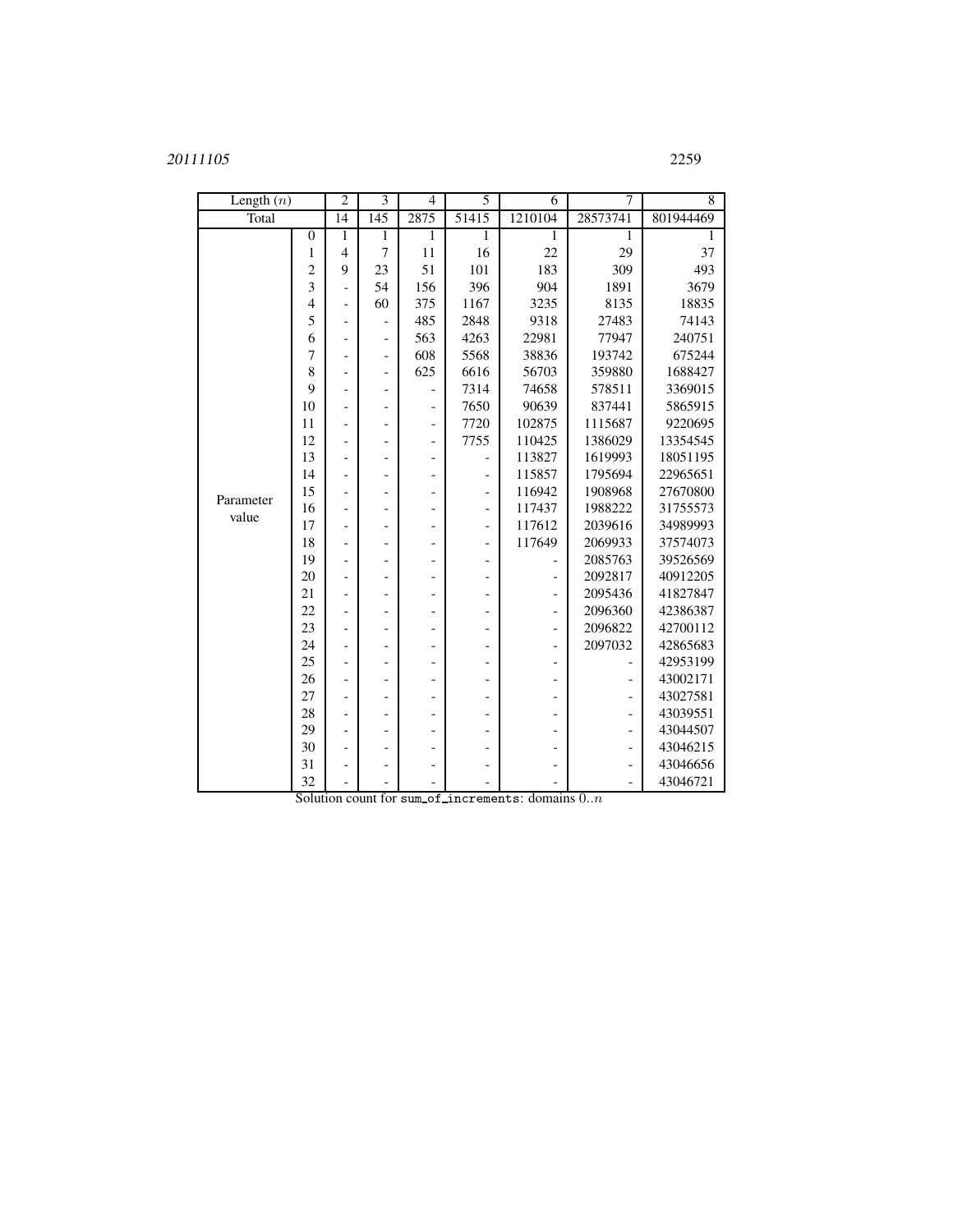

Parameter value as fraction of length

<span id="page-4-0"></span>

Keywords characteristic of a constraint: difference, sum. constraint type: predefined constraint. filtering: bound-consistency.